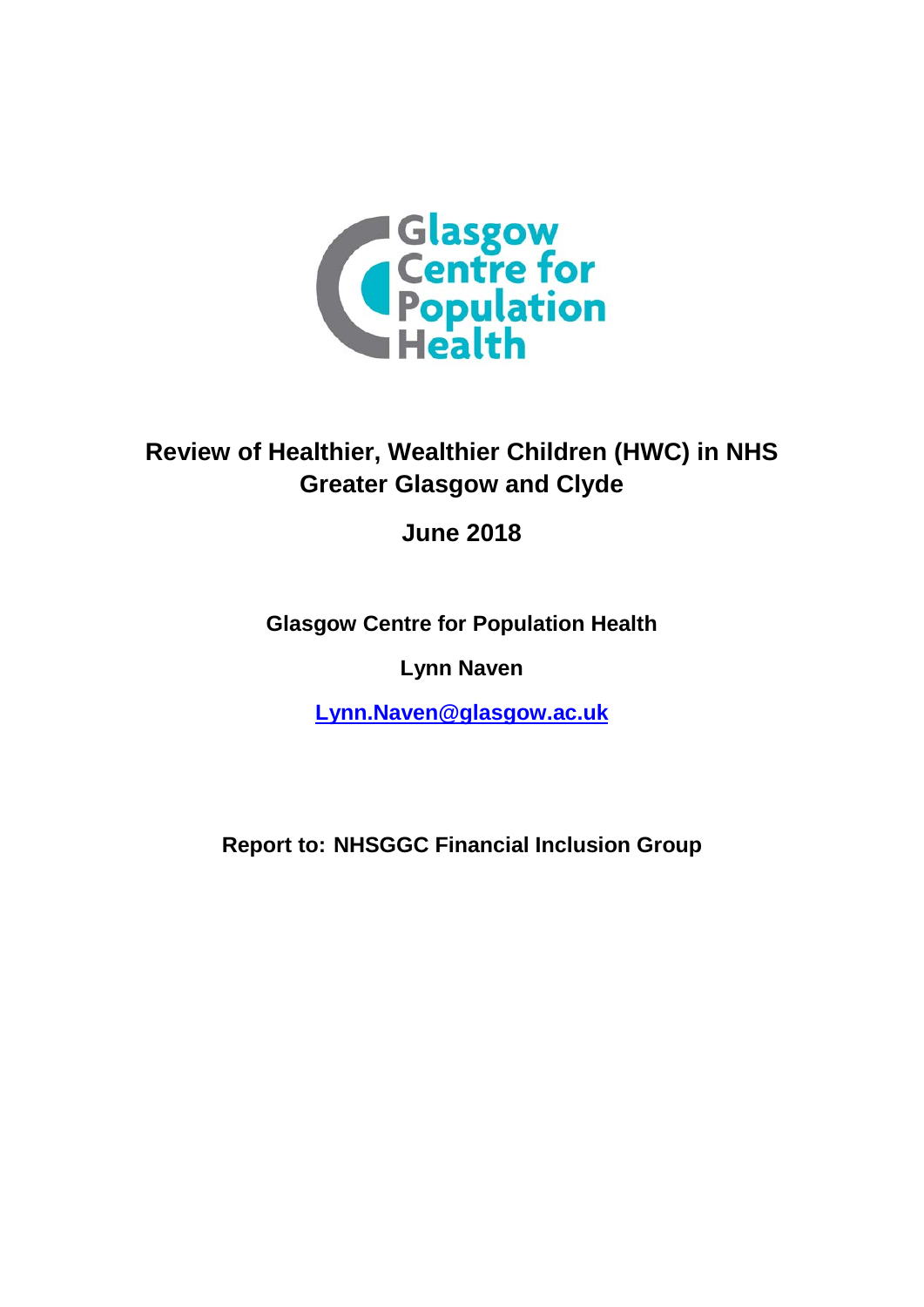## **Contents**

|    |                   | Acknowledgements                    | 1              |
|----|-------------------|-------------------------------------|----------------|
|    | Summary           |                                     | $\overline{2}$ |
|    |                   |                                     |                |
| 1. |                   | Introduction                        | 3              |
| 2. |                   | Child poverty across NHSGGC         | 3              |
| 3. | Study aim         |                                     | 3              |
| 4. |                   | Methodology                         | $\overline{4}$ |
| 5. | Findings          |                                     | $\overline{4}$ |
|    | 5.1.              | Ongoing HWC action on child poverty | 4              |
|    | 5.2.              | Financial resourcing of HWC         | 4              |
|    | 5.3.              | Staff and wider structural support  | 6              |
|    | 5.4.              | Continued return on investment      | 7              |
|    | 5.5.              | What worked well                    | 8              |
|    | 5.6.              | Future sustainability               | 9              |
| 6. | <b>Discussion</b> |                                     | 10             |
| 7. | Conclusions       |                                     |                |
|    | References        |                                     | 12             |
|    | Appendix          |                                     | 13             |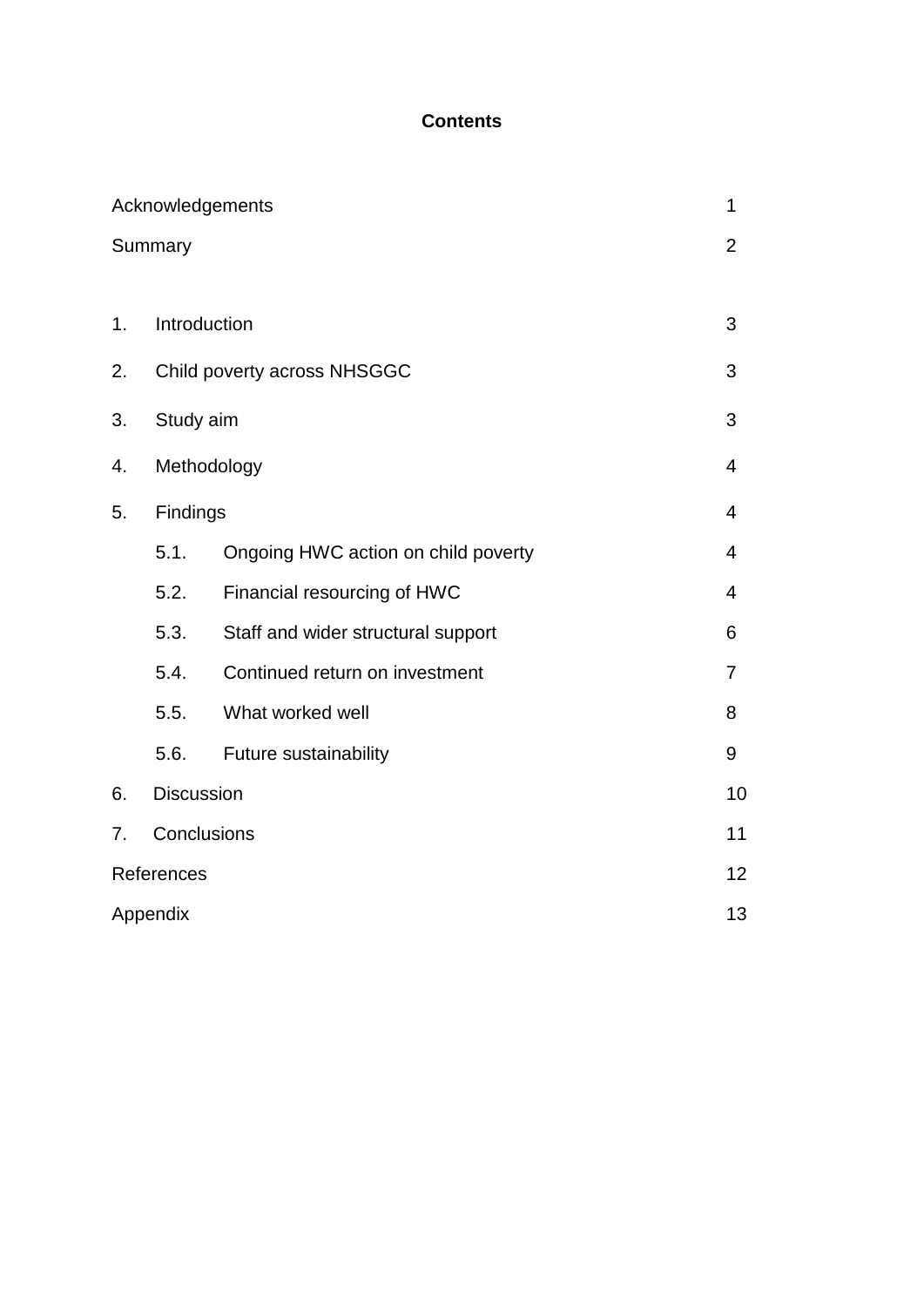## **Acknowledgements**

I would like to thank all colleagues in each HSCP with a Health Improvement, Children's Services and Financial Inclusion remit for their generosity in contributing their time to sharing their local knowledge and experiences with us.

Thanks also to James Egan for helpful comments in the draft phase, to Rebecca Lenagh-Snow for help with formatting the report and Joe Crossland for editorial input.

## **Glossary of terms**

- CAB = Citizens Advice Bureau
- $FF =$  Families First
- $FI = Financial Inclusion$
- GAIN = Glasgow Advice and Information Network
- HI = Health Improvement
- HWC = Healthier Wealthier Children
- HSCP = Health and Social Care Partnership
- MART = Money Advice and Rights
- MAS = Money Advice Scotland
- RAMH = Renfrewshire Association for Mental Health
- SLAB = Scottish Legal Aid Board
- SNIPS = Special Needs in Pregnancy
- TPC = Tackling Poverty Commission (Renfrewshire)

## **Contact**

Lynn Naven Public Health Research Specialist Email: [lynn.naven@glasgow.ac.uk](mailto:lynn.naven@glasgow.ac.uk) Web: [www.gcph.co.uk](http://www.gcph.co.uk/) Twitter: [@theGCPH](https://twitter.com/thegcph)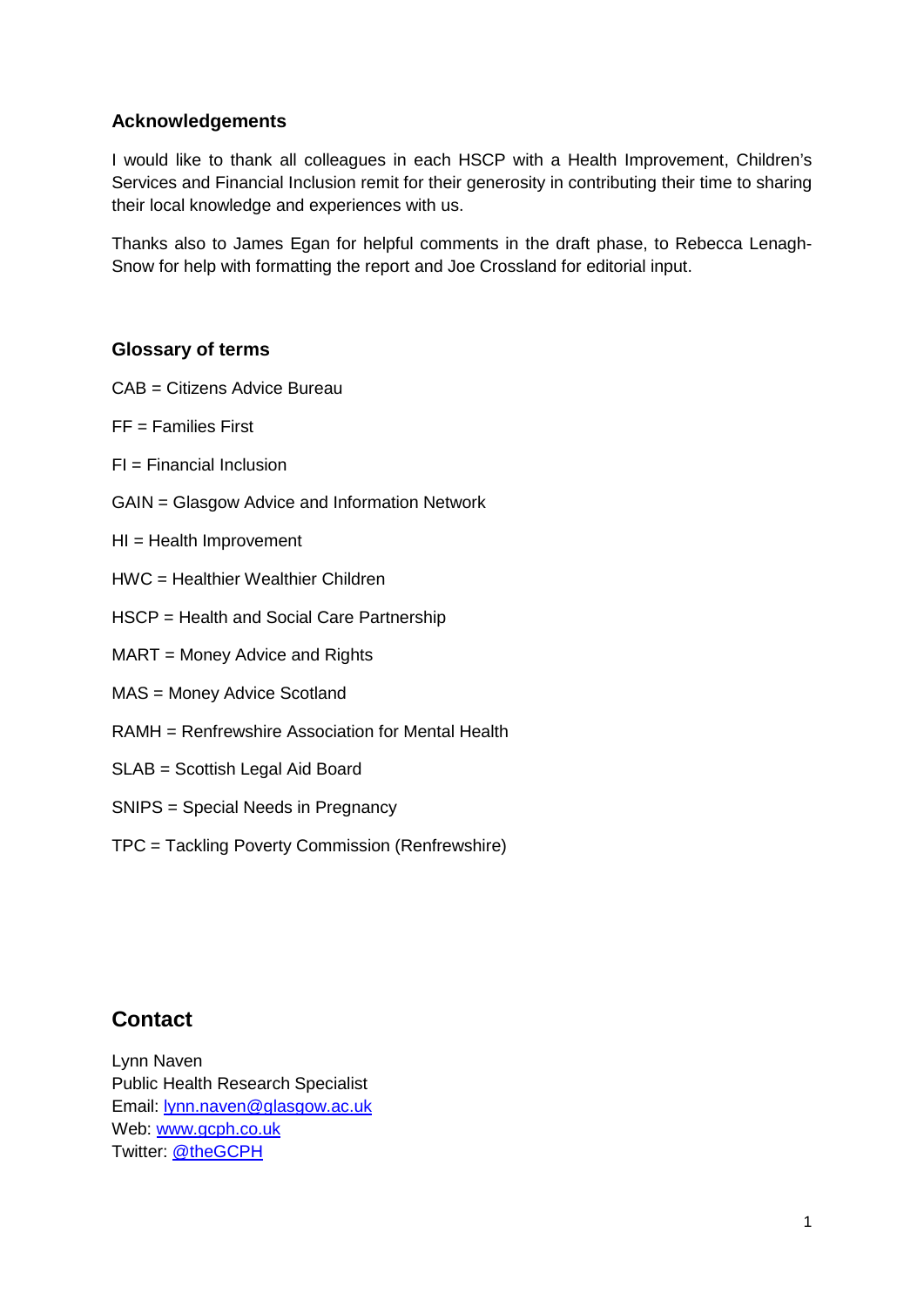## **Summary**

- This timely review of the Healthier, Wealthier Children (HWC) project, which was set up in 2010 to tackle high levels of child poverty, explores how the project has developed and been maintained since Scottish Government funding ceased in 2013.
- The review found that, in all Health and Social Care Partnerships (HSCPs) across NHS Greater Glasgow and Clyde (NHSGGC), HWC referrals were incorporated into wider financial inclusion (FI) work with varying levels of funding and staff support.
- Some areas were more successful in attracting inward project investment, in particular, the Children's Hospital, Renfrewshire and Glasgow City. Ongoing efforts to attract investment, and promote and maintain the referral pathways were important factors.
- In terms of sustainability factors, HWC shows strong performance ('green' traffic light) for monitoring, public health impacts and political support.
- One major area of concern, raised by most respondents, was funding stability, which was rated with a 'red' traffic light.

The review provides some learning points of relevance to the Child Poverty Delivery Plan, for example:

- At the outset, the system-wide nature of HWC ensured consistency in the approach adopted. It could be argued that, from 2013 onwards, there appears to have been a move towards localism, which resulted in varying degrees of prioritisation and delivery.
- The requirement on the six local authorities and NHSGGC to jointly prepare annual child poverty action reports could be a key opportunity to re-invigorate and strengthen efforts to ensure a consistent approach to HWC delivery.
- While the Scottish Government allocation of £500,000 over two years across Scotland is to be welcomed, it remains to be seen how NHSGGC could move the HWC 'red' traffic light for funding stability towards 'green' in the context of rising child poverty levels and limited resources.
- Learning from this review could inform plans to ensure that the HWC approach is adopted through healthcare settings across Scotland, to support pregnant women and families with children at risk of or living in poverty.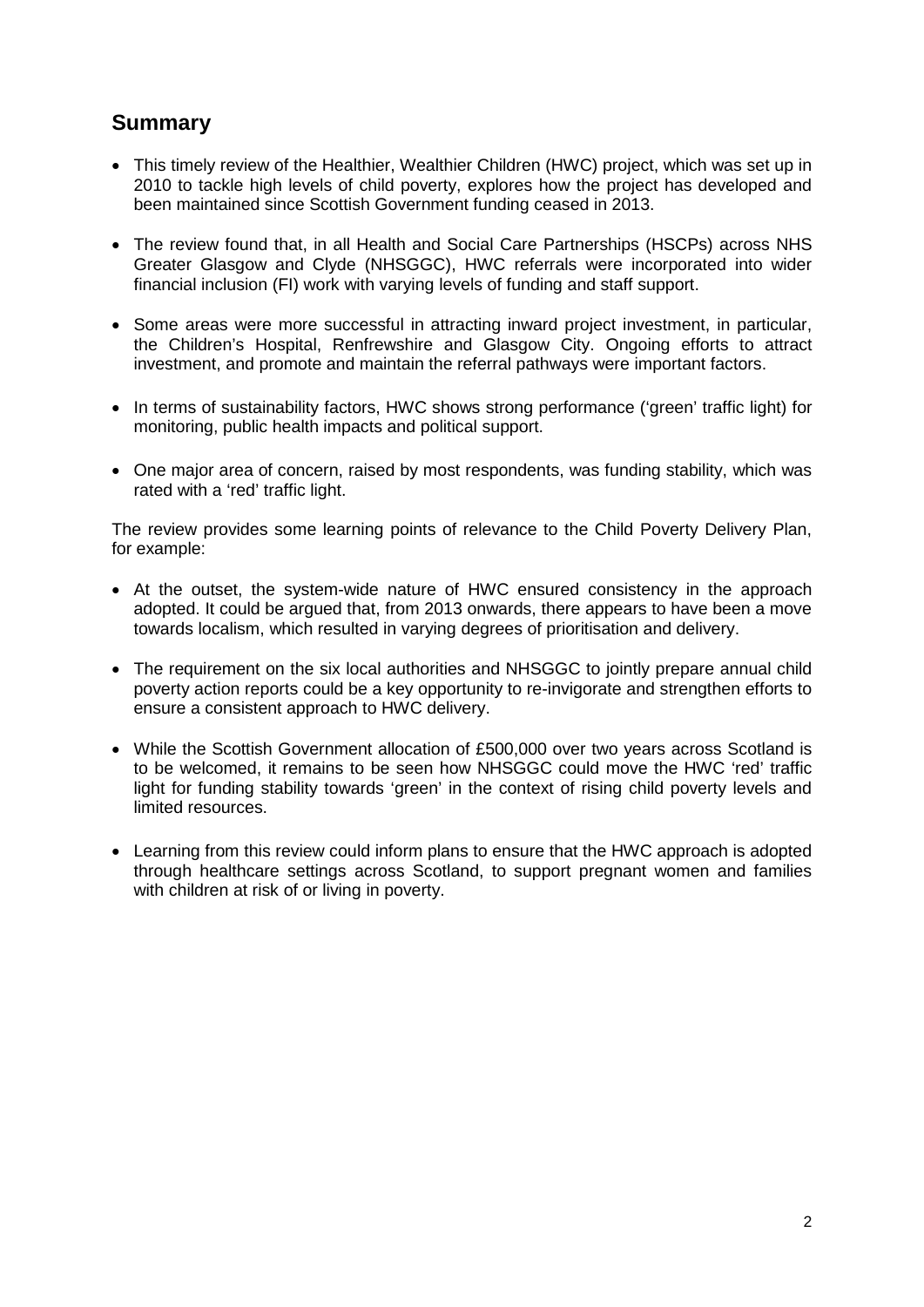## **1. Introduction**

This review of the Healthier, Wealthier Children (HWC) child poverty project explored how the project is operating at present across NHS Greater Glasgow and Clyde (NHSGGC), seven years after it began in 2010, and five years post full Scottish Government, and NHSGGC, funding.

HWC was set up to maximise the income of pregnant women and families with young children who are at risk of, or living in poverty. The focus was on the development of referral and information pathways between early years health staff (mainly health visitors and midwives) and locally-commissioned money advice services. Between 2010 and 2013, HWC received Scottish Government funding of £1.36 million to support implementation, development and mainstreaming of referral pathways across NHSGGC.

This study was carried out within the context of the Child Poverty (Scotland) Act 2017<sup>1</sup> and the first Child Poverty Delivery Plan due under the Act. The plan describes ambitious child poverty targets set for 2030 and a series of actions, which include support for the national roll-out of the income maximisation principles of HWC across Scotland<sup>2</sup>. The study reviewed the HWC journey since the end of ring-fenced funding in 2013, when local areas took over maintenance of the referral pathways and monitoring of impacts.

## **2. Child poverty across NHSGGC**

Child poverty rates are rising in Scotland year-on-year with 26% of children living in relative poverty in 2015/16<sup>3</sup>, compared with 18% in 2010<sup>4</sup>. Across NHSGGC, there have been increases in the majority of local areas between 2009 and 2017 with a 6 percentage point rise in East Dunbartonshire and East Renfrewshire. The highest child poverty levels can still to be found in Glasgow, Inverclyde and West Dunbartonshire (See Table 1).

|                            | $2009*$ | 2017** |
|----------------------------|---------|--------|
| <b>East Dunbartonshire</b> | 9.5%    | 15.2%  |
| <b>East Renfrewshire</b>   | 9.8%    | 15.6%  |
| Glasgow City               | 34.3%   | 34.3%  |
| Inverclyde                 | 23.3%   | 25.7%  |
| Renfrewshire               | 18.7%   | 21.9%  |
| <b>West Dunbartonshire</b> | 25.2%   | 26.5%  |

#### **Table 1. Percentage of children living in poverty across NHSGGC.**

## **3. Study aim**

The aim of the review was to provide insights into the ongoing HWC project within the integrated Health and Social Care Partnership (HSCP) structures in terms of:

- Financial resourcing of HWC.
- Staff and wider structural support.
- Continued return on investment.
- What worked well.
- Future sustainability.

It was carried out by the Glasgow Centre for Population Health, which evaluated the HWC project during its funded period $6,7$ .

\*\**The most up to date figures show rates of relative child poverty reported by End Child Poverty (2018). Comparable data for this measure were not available for 2009*<sup>5</sup> *.*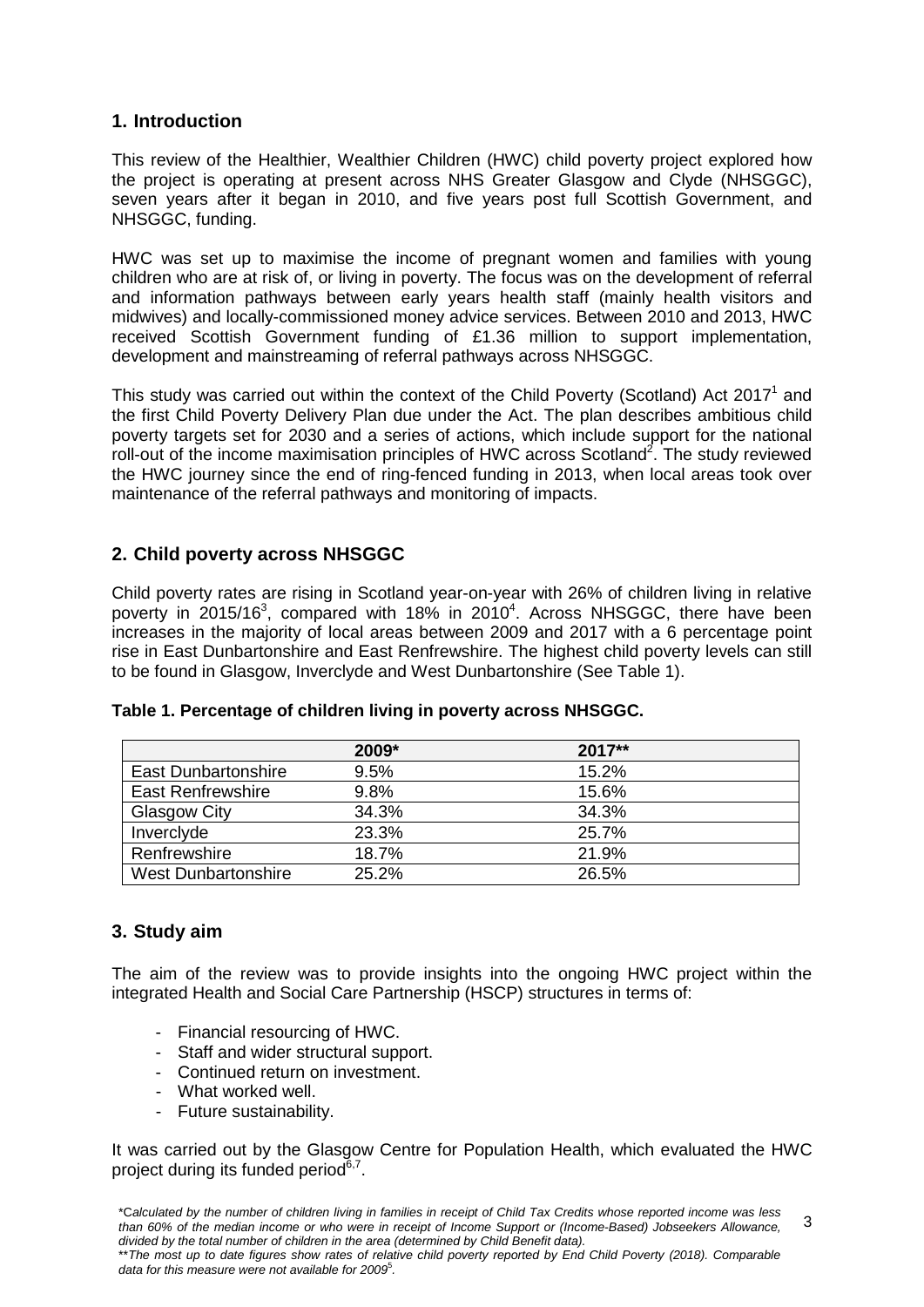## **4. Methodology**

Between November and December 2017, telephone interviews were carried out with Health Improvement (HI) or Financial Inclusion (FI) leads responsible for the HWC referral pathway in the five HSCPs in the Clyde Valley, the three localities within Glasgow City HSCP, and the Royal Hospital for Children acute service pathway in Glasgow. A questionnaire was drawn up to provide the basis of the telephone interviews (see Appendix). Completed questionnaires were shared with all respondents to check the interpretation of responses. These were then synthesised and categorised under the headings of interest to the study.

## **5. Findings**

The findings are based on monitoring data from the ongoing HWC referral pathways and responses to the telephone interviews.

#### **5.1. Ongoing HWC action on child poverty**

While child poverty is prioritised across all NHS Boards in Scotland, NHSGGC is the only Health Board to have rolled out a system-wide approach, like the HWC project. Figure 1 shows the total number of referrals across NHSGGC since the project began.



#### **Figure 1: HWC referrals (2010-18).**

Overall, between 2010 and 2018, there were 15,620 referrals to money advice services. Monitoring figures show that referral numbers have largely been maintained after 2013, and exceeded in 2016-17.

## **5.2. Financial resourcing of HWC**

Although the HWC project is no longer branded as such, since funding ended in 2013, its format and principles have continued across NHSGGC to greater or lesser extents. In all areas, it has been incorporated into wider FI work. Advice services record the source of referral to provide monitoring data to local partners, the NHSGGC Corporate Equalities Team and the NHSGGC Financial Inclusion Group. Table 2 shows the financial resources dedicated to HWC/wider FI work in each HSCP since 2013, in terms of internal contributions and external funding. External funding figures were not totalled as some strands were unknown or in the form of staff resources.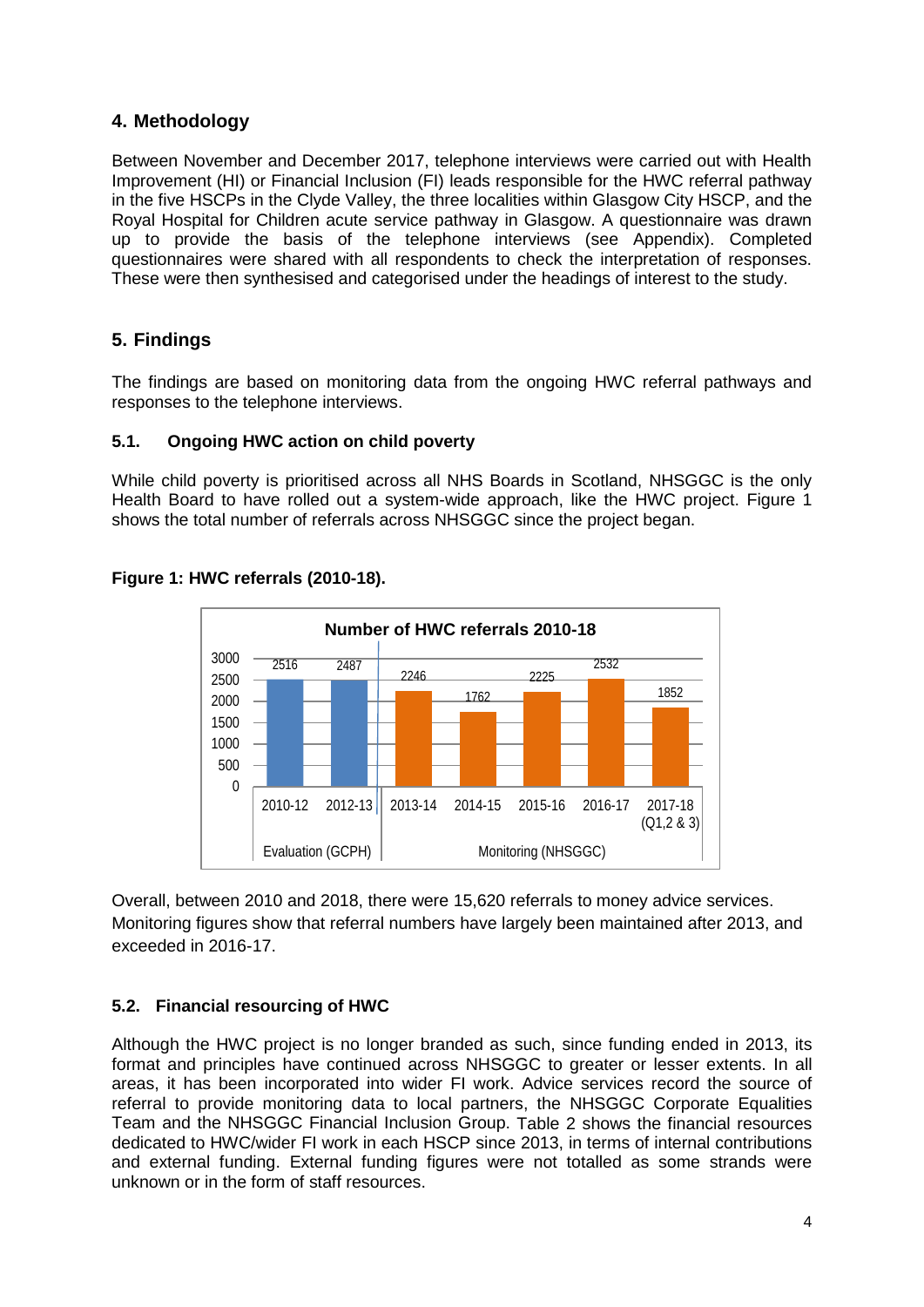## **Table 2. Financial resource contributions.**

| <b>HSCP</b>                                       | <b>Internal funding</b>                                                                                                                                                                                                                                                  | <b>External funding bids</b>                                                                                                                                                                                                                                                                                                                                                                                                                                                      |
|---------------------------------------------------|--------------------------------------------------------------------------------------------------------------------------------------------------------------------------------------------------------------------------------------------------------------------------|-----------------------------------------------------------------------------------------------------------------------------------------------------------------------------------------------------------------------------------------------------------------------------------------------------------------------------------------------------------------------------------------------------------------------------------------------------------------------------------|
| East<br>Dunbartonshire                            | <b>TOTAL: £67,500</b><br>2013-2017: Health funding:<br>£13,500 p.a. (for all FI work)                                                                                                                                                                                    |                                                                                                                                                                                                                                                                                                                                                                                                                                                                                   |
| East<br>Renfrewshire                              | <b>TOTAL: £10,100</b><br>2013-2017: Health funding:<br>£2,020 p.a. (for HWC<br>council equivalent Band 3<br>post).                                                                                                                                                       | • Early Years Collaborative funding from<br><b>Infant Nutrition initiative</b><br>• EYC funding for Families First (FF)<br>service (4 workers)                                                                                                                                                                                                                                                                                                                                    |
| <b>Glasgow City</b>                               | <b>TOTAL: £1,350,000</b><br>2013-2017: Health funding:<br>£270,000 p.a. (to city-wide<br>partnership<br>FI<br>between<br>Glasgow City Council, the<br>Wheatley Group (housing)<br>and the HSCP).                                                                         | <b>NW locality:</b> SLAB (early years tackling<br>money worries) $-2$ years (£148,000.)<br><b>NE</b> locality:<br>$\bullet$ 2017-18:<br>Improvement<br>Service<br>funding for money advice in primary<br>care clusters ( $NE + NW$ )<br><b>South locality:</b><br>• 2015-16: Child Healthy Weight funding<br>• 2015-16: Money Matters funding - roll<br>out of SNIPS work city-wide<br>. 2017-19: Supported Money Matters bid<br>to MAS for £199,620 for city-wide<br>SNIPS work. |
| Inverclyde                                        | 2013-2017: No dedicated<br>health funding for HWC                                                                                                                                                                                                                        | <b>SLAB</b><br>• 2014: Unsuccessful<br>bid<br>to<br><b>Tackling Money Worries Grant</b>                                                                                                                                                                                                                                                                                                                                                                                           |
| Renfrewshire                                      | <b>TOTAL: £240,000</b><br>2013-15: Health funding:<br>£30,000 p.a. (for advice<br>worker)<br>2015-17: Renfrewshire<br><b>Tackling Poverty</b><br>Commission (TPC) funding:<br>£60,000 p.a. (for advice<br>staff).<br>2017-18: TPC funding:<br>£60,000 (for advice staff) | . 2015-17: SLAB three-year funding for<br>work with RAMH (welfare advice and FI<br>for<br>mental<br>health<br>literacy<br>and<br>addictions services).<br>· Renfrewshire Early Years Collaborative<br>and Tackling Poverty Project funding<br>for Families First - (includes welfare<br>rights, FI and energy advice)                                                                                                                                                             |
| West<br>Dunbartonshire                            | 2013-17: No health funding<br>for HWC.                                                                                                                                                                                                                                   |                                                                                                                                                                                                                                                                                                                                                                                                                                                                                   |
| Acute service -<br>Royal Hospital<br>for Children | <b>TOTAL: £300,000</b><br>$2013 - 15$<br>funding<br>Health<br>(Carer's money)<br>2015-17: External funding<br>bids                                                                                                                                                       | . 2015-17: Children's Hospital Charity<br>funding $-2$ advice workers.<br>. 2013-15: SLAB funding (via Glasgow<br>City Council and Glasgow Central<br>CAB) for triage worker F/T 18 months,<br>plus 6 months funding for second<br>worker and administrative post.<br>$• 2017 - 18.$<br>Successful<br>funding<br>application £99,748                                                                                                                                              |
| <b>TOTAL</b>                                      | £1,967,600 between 2013<br>and 2018                                                                                                                                                                                                                                      |                                                                                                                                                                                                                                                                                                                                                                                                                                                                                   |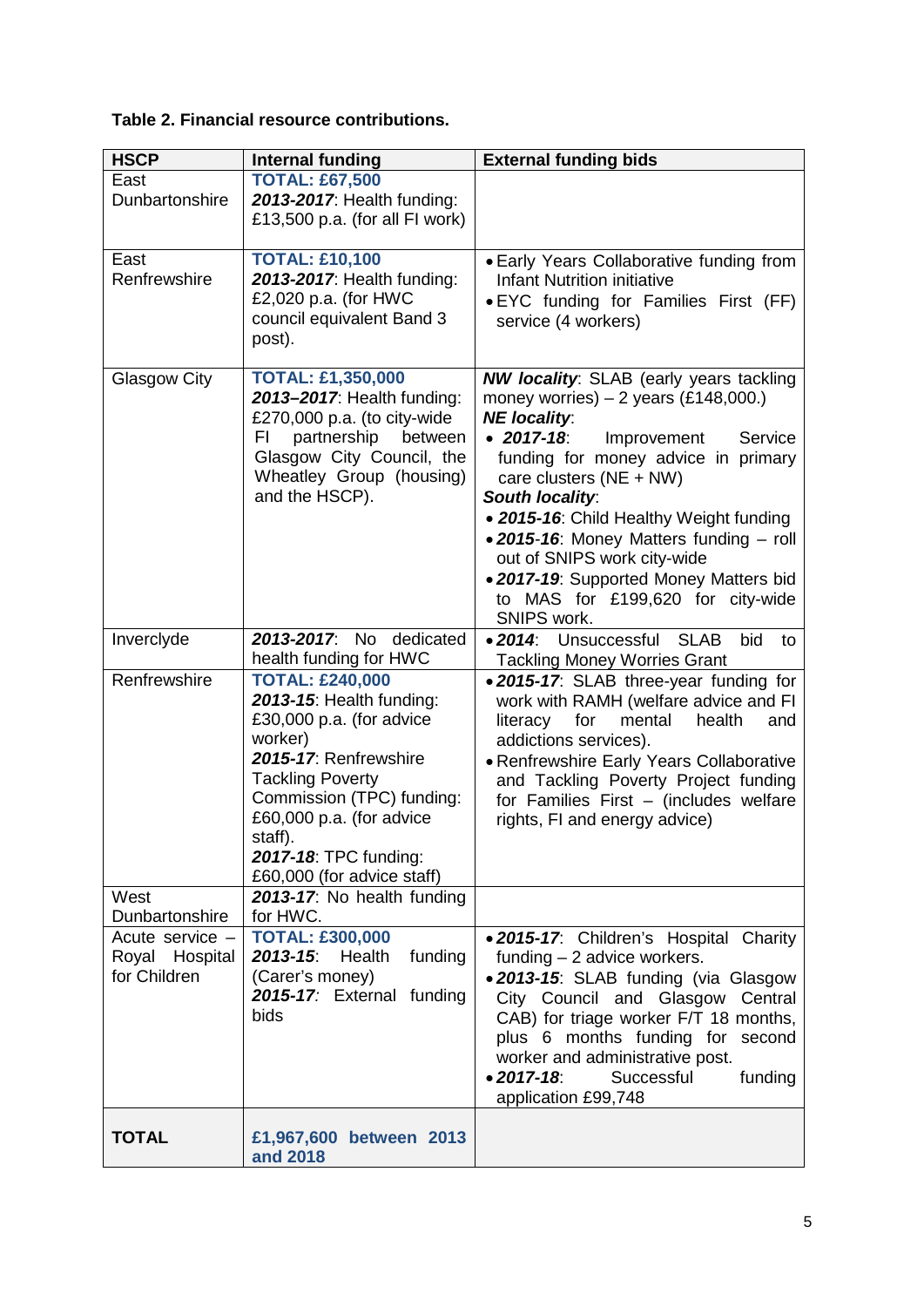In addition to financial support, HWC pathways have been supported by staff and wider systems.

#### **5.3. Staff and wider structural support**

#### **Glasgow City:**

- The HI Lead in each locality provides strategic input. Varying degrees of continuous development work is carried out by Band 5 or 6 posts.
- The HWC pathway was mainstreamed into the city-wide Health, Housing and Local Authority Financial Inclusion contract (GAIN), which delivers income maximisation and other work through the commissioned money advice services for the whole city. HWC action is reported to the Child Poverty subgroup (city-wide), and the Financial Inclusion Group (Board-wide). The Child Poverty sub-group reports to the Glasgow City Poverty Leadership Panel, a dedicated anti-poverty structure to co-ordinate and monitor action on poverty in the city.

#### **East Dunbartonshire:**

- The HI lead post provides strategic input. A Band 5 practitioner (one day p/w) carries out development and expansion of the pathways and marketing of HWC.
- East Dunbartonshire has maintained the original HWC model whereby the HI team directly funds the Citizens Advice Bureau to deliver money advice, and the original referring partners (health visitors and midwives) have largely been maintained.

#### **East Renfrewshire:**

- The Lead for FI and the Money Advice and Rights (MART) and income maximisation services team provides strategic input to areas of policy and the HWC strategy. A Band 3 (Council) HWC operational advisor supports referrals.
- Children's and families work is supported by a full-time member of MART staff (Grade 7, Health Improvement and Inequalities role) to keep HWC on the agenda and occasional input to children and families work from other team members. Resources to HWC are in the form of these roles.
- Following a full re-design of children's services during the past five years, the HWC post (initially the remit of social work) was realigned into the Money Advice and Rights and income maximisation services team. This is now embedded with secure funding.

#### **Inverclyde:**

- The Lead for HI and Advice (Council) champions HWC and provides strategic input to relevant groups. A Band 6 post with a remit for FI mentions HWC to health visitors/midwives on an *ad hoc* basis. Support is also provided by a part-time administrative worker in the advice service.
- When funding ended, HWC referrals were directed to the mainstream advice service. The Senior Welfare Reform Awareness Officer provides management support for advice workers. Managerial input is minimal over the course of the working week. No new HI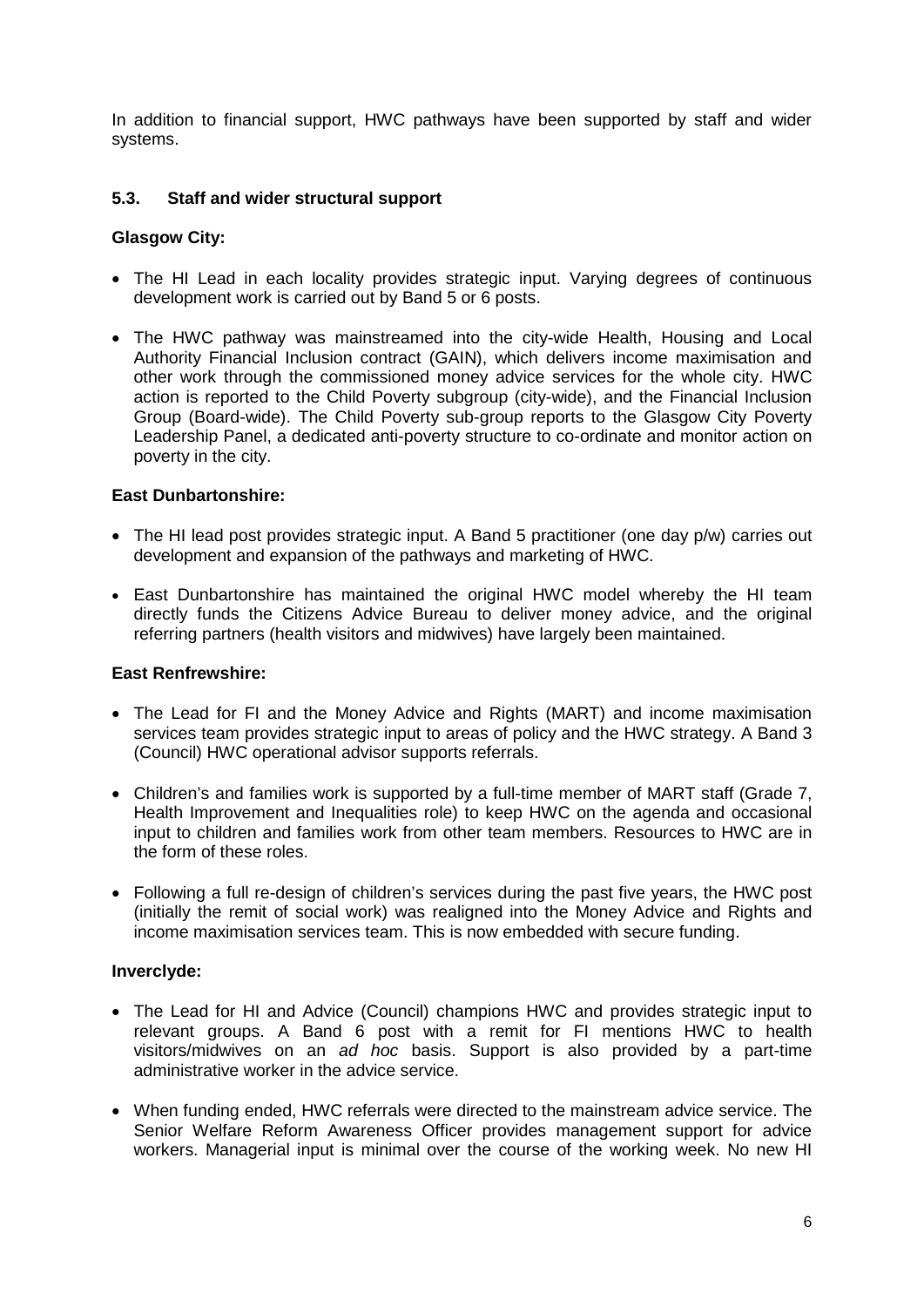development work has been carried out in relation to the referral pathway since funding ended.

#### **Renfrewshire:**

- The HI lead provides strategic, management and monitoring input, since 2013. One whole time equivalent (wte) money advisor is employed for ten sessions per week and support is provided by an advice administrative post.
- Embedding HWC in the work of the Tackling Poverty Commission, an anti-poverty structure set up to take forward all poverty work at local level, in 2015 has provided a vehicle for maintaining momentum of the HWC referral pathways and indicated a cultural shift towards tackling poverty.

#### **West Dunbartonshire:**

- A Band 7 post provides strategic input, working with colleagues in the Council to ensure that referral pathways are in place and maintaining connections between the HSCP and 'Working4You' service. There is some *ad hoc* HSCP team member input.
- HWC is an integral part of the Council 'Working4You' service, which manages a partnership between welfare rights advice, employability and Community Development services. The Citizens Advice Bureau is a part of this but the HSCP does not have day-today dealings with this partnership. Pathways have remained the same and are still operational, but there has been a decrease in focus on HWC, with no development work, which is reflected in lower referrals.

#### **Acute Service Children's Hospital:**

- The HI lead for Acute Services provides strategic input to key groups/individuals, and promotes the pathway through presentations to staff groups, development of a staff newsletter, and presentations at conferences and events. An advice triage worker, an adviser and an administrative post provide support.
- Successful annual funding bids to commission the money advice service have led to an increase in year on year referrals. Currently over 400 referrals are recorded annually. Referrals initially involved three specialties but have now been rolled out across all areas of the hospital.

#### **5.4. Continued return on investment**

For most HSCPs, it was difficult to separate out the exact return on investment for the HWC pathway alone, especially where the investment is in a human resource rather than a financial one. Areas where return on investment calculations could be made are detailed in Table 3.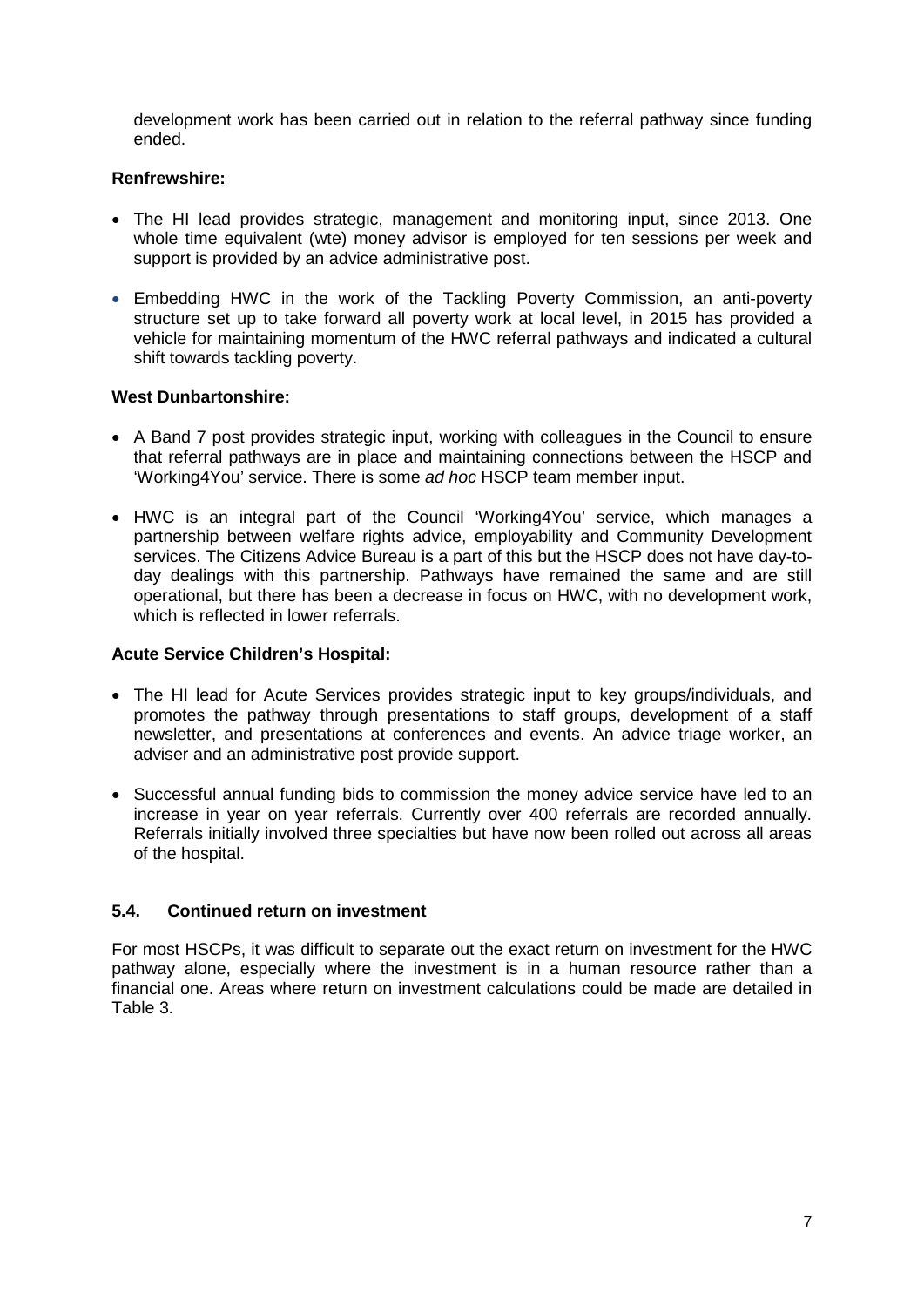|  |  |  | Table 3. Return on investment of HWC. |  |  |
|--|--|--|---------------------------------------|--|--|
|--|--|--|---------------------------------------|--|--|

| Area                                     | <b>Time period</b>     | <b>Financial</b><br>resource<br>invested | <b>Financial</b><br>Gain<br>recorded | <b>Return on</b><br>investment (for<br>every £1 invested |
|------------------------------------------|------------------------|------------------------------------------|--------------------------------------|----------------------------------------------------------|
| Glasgow City                             | Apr 2016 - Mar<br>2017 | Not separated<br>out for HWC             | £1,232,478                           | £25.93 *                                                 |
| East<br>Dunbartonshire                   | Apr 2016 - Mar<br>2017 | £13,500                                  | £406,311                             | £30                                                      |
| Renfrewshire                             | Apr 2016 - Mar<br>2017 | £60,000                                  | £1,130,118                           | £18                                                      |
| Acute Service,<br>Children's<br>Hospital | $2013 - 2017**$        | £300,000                                 | £6,000,000                           | £20                                                      |

\**Figures for return on investment in Glasgow were calculated by Glasgow City Council. These are indicative figures as the measurement criteria are not known.*

*\*\* Note the dates and financial gain relate to the entire time period since 2013.*

The average return on investment for the four areas outlined in Table 3 is £24 for every pound invested. In the remaining HSCPs, it was more challenging to differentiate between financial investment in HWC and human resources devoted to it. In some cases, the remit for the HWC referral pathway has been situated within Council advice services since a period prior to the end of Scottish Government HWC funding. In all areas, HI involvement and support at strategic level has been maintained but variations exist with regard to operational input.

## **5.5. What worked well**

The interviews with HI leads revealed the importance of:

- The continued commitment of HI teams, local authority services and the money advice delivery agents.
- Continued monitoring and reporting of outcomes, which evidenced dramatic impacts for all to see.
- Continued local development work with health staff. In general, it appeared that, where development work was not carried out, referrals decreased or stalled with only previously committed referrers continuing to use the pathway.
- Pro-active external funding applications to support elements of the early years referral pathways.
- In the Children's Hospital acute service, it was considered that linking with the Family Support and Information Service at the hospital was a key factor in the project's growth. This service identifies vulnerable families applying for the emergency grant funds and meal vouchers, and provides an ideal access point for raising the issue of money worries and linking families with money advisors.
- HWC was particularly successful in generating income for people who were already entitled but either did not know they were, or experienced access issues.
- The simplicity of the HWC design was a key factor.

Some interviewees felt that current Scottish Government priorities could help support future action on child poverty, particularly income maximisation, which is one of the key recommendations of the recently established Poverty and Inequality Commission<sup>7</sup>.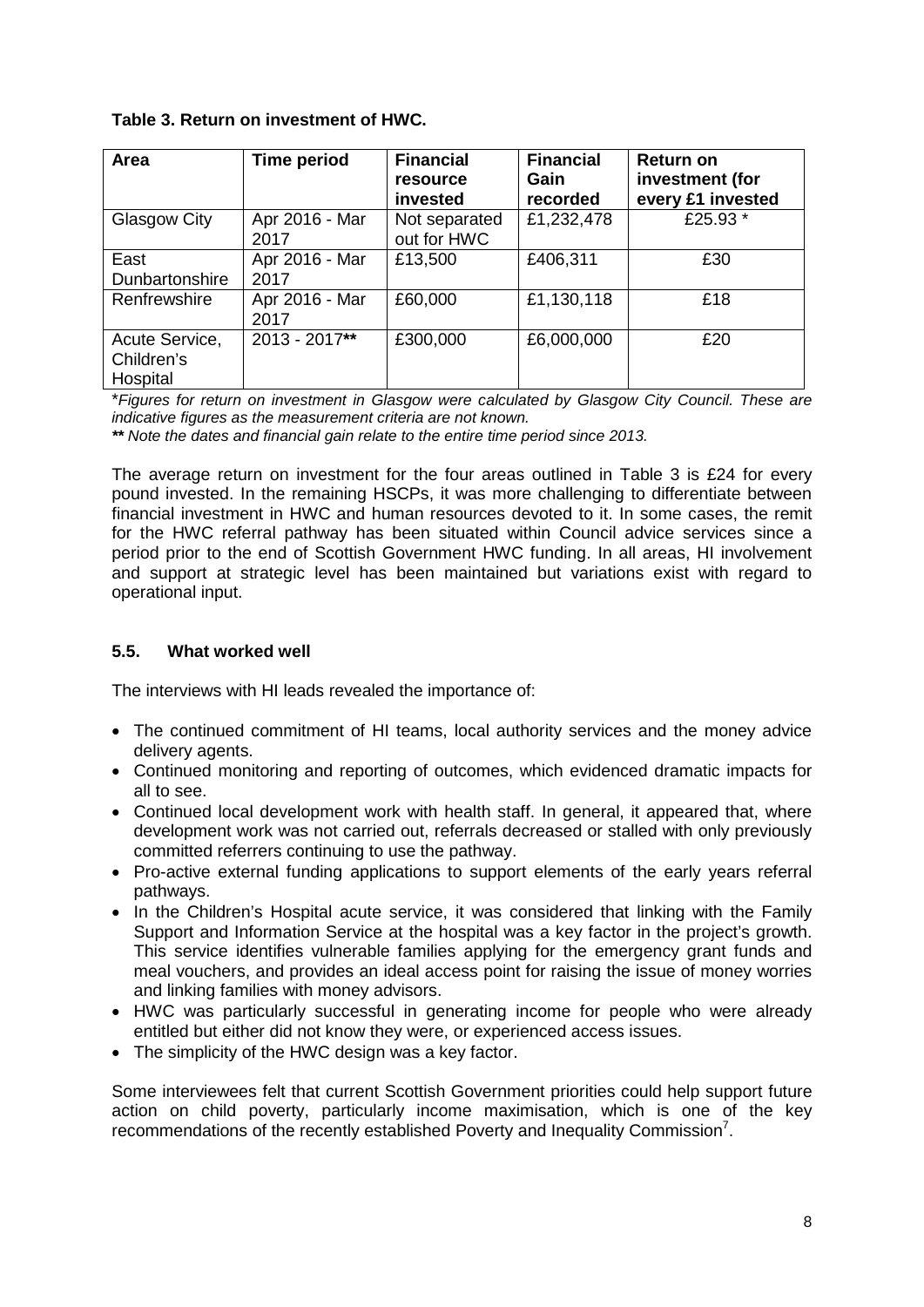#### **5.6. Future sustainability**

One of the areas of interest to this review was the extent to which the HWC referral pathways were mainstreamed into normal routine practice, and their ongoing sustainability.

Factors identified as important to sustainability have been categorised into internal and external factors in Table 4 (adapted from Schell *et al.* 2013<sup>8</sup>). The HWC outcomes have been mapped against these factors (Table 4). Estimates of sustainability are shown with reference to the "red-amber-green traffic light system" of reporting, where red indicates problems, amber points to potential issues and green indicates that the programme is going according to plan with no problems foreseen.

| <b>INTERNAL FACTORS</b> | <b>HWC sustainability</b>                                       | <b>RAG</b> |
|-------------------------|-----------------------------------------------------------------|------------|
| Monitoring              | Monitoring has been a key factor in providing an                |            |
|                         | evidence-base on the continued benefits of the HWC              | G          |
|                         | referral pathways.                                              |            |
| <b>Resources</b>        | Concerns have been raised in all areas about                    |            |
|                         | impending budget cuts, which threaten capacity in all           |            |
|                         | services involved in HWC. In Inverclyde, there is a             | A          |
|                         | proposal to cut six advice service/welfare rights posts         |            |
|                         | and West Dunbartonshire is expecting cuts across the            |            |
|                         | Council as well as at HSCP level.                               |            |
| Program adaptation      | HWC has been largely mainstreamed into routine                  |            |
|                         | procedures and practices in NHSGGC. It has been                 |            |
|                         | well embedded in Glasgow City and Renfrewshire                  |            |
|                         | where child poverty structures were in place, and has           |            |
|                         | continued successfully in its original form in East             | A          |
|                         | Dunbartonshire. In other areas, it has been integrated          |            |
|                         | into Council services with varying levels of support            |            |
|                         | and resourcing. Budgetary constraints in all councils           |            |
|                         | will potentially impact on consolidation and co-                |            |
|                         | ordination of income maximisation work.                         |            |
| Project engagement/     | HWC funding, prior to 2013, facilitated ongoing                 |            |
| awareness               | awareness raising and promotion of the pathways to              |            |
|                         | early years health staff, and communication between             | A          |
|                         | local partners. Since 2013, this work has decreased or          |            |
|                         | stalled in some areas leading to reduced early years            |            |
|                         | referrals and different dynamics around partnership<br>working. |            |
| Strategic planning      | Despite the existence of strategic groups to oversee            |            |
|                         | action on child poverty, such as the NHSGGC board-              |            |
|                         | wide Financial Inclusion Group and the Glasgow City             | A          |
|                         | Child Poverty sub-group, the Board-wide strategic               |            |
|                         | direction of the HWC pathways is not as clear as it             |            |
|                         | was during the funded period.                                   |            |
| <b>EXTERNAL</b>         |                                                                 |            |
| <b>FACTORS</b>          |                                                                 |            |
| Public health impacts   | Public health impacts, including income maximisation,           |            |
|                         | have been evidenced by a robust monitoring system.              | G          |
|                         | This will be important for the Local Child Poverty              |            |
|                         | Action Reports.                                                 |            |
| Political support       | Political support for the HWC pathways at local level           |            |
|                         | has been good, and they have been incorporated into             | G          |

#### **Table 4. Estimated sustainability of HWC in NHSGGC.**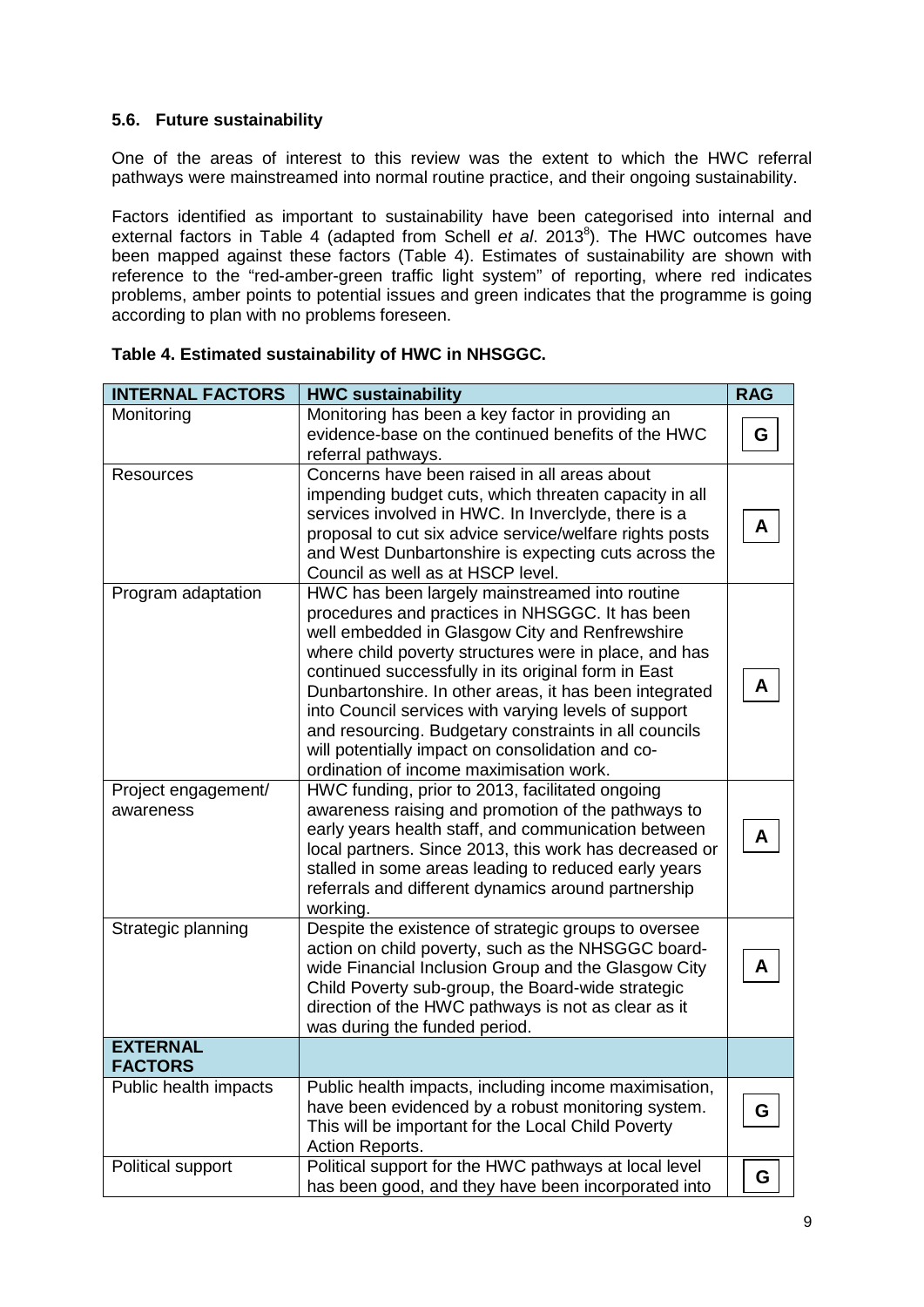|                   | local authority services and structures in most HSCPs.                                                                                                                                                                                                                                                                                                      |   |
|-------------------|-------------------------------------------------------------------------------------------------------------------------------------------------------------------------------------------------------------------------------------------------------------------------------------------------------------------------------------------------------------|---|
| Partnerships      | Partnerships now focus on wider FI work in the<br>context of integrated structures, which competes with<br>other priorities, meaning that staff may be spread<br>more thinly. It is vital to strengthen these partnerships<br>around the child poverty income maximisation<br>agenda, to ensure co-ordinated work to feed into the<br>local delivery plans. |   |
| Funding stability | All HSCPs are concerned about the pressure on<br>budgets at HSCP and Council levels. The main<br>challenges raised related to trying to maintain capacity<br>in services in order to continue prioritising early years<br>work, thereby directly affecting HWC referrals.                                                                                   | R |

## **6. Discussion**

This review provides useful learning, based on HWC progress throughout the past five years, to help inform local action around widening the NHS referral pathways for income maximisation. The Child Poverty (Scotland) Bill<sup>7</sup> states that local areas "must, in particular, describe income maximisation measures taken… to provide women and families with children with a) information, advice and assistance about eligibility for financial support and b) assistance to apply for financial support".

The Child Poverty (Scotland) Act 2017<sup>7</sup> sets out key targets to be achieved by 2030 which include:

- Less than **10%** of children are in relative poverty.
- Less than **5%** of children are in absolute poverty.
- Less than **5%** of children are in combined low income and material deprivation.

It is worth reflecting on past progress on tackling child poverty. Using relative child poverty rates as an example, over a 17-year period (1998-2015), the rates dropped by 5 percentage points. However, in order to achieve the 2030 target (over a shorter 13-year period), relative child poverty rates will have to drop by 16 percentage points. This will be a particular challenge that requires significant fiscal policy levers at national level.

The following discussion points emerged from this review of HWC.

- 'Monitoring', 'public health impacts', and 'political support' are categorised as **green**, in terms of sustainability. The monitoring function is linked to political support at Health Board and local level and has been crucial in maintaining visibility of the referrals and demonstrating impact. With the new statutory requirement for reporting child poverty outcomes in local action plans, the monitoring function will continue to be vital.
- The majority of other sustainability factors are estimated to be **amber**, which indicates potential problems. With the introduction of the NHSGGC Child Poverty Action Coordination Group, chaired by a Consultant in Public Health, and the appointment of a Child Poverty Co-ordinator for Glasgow, there is scope to refresh some of these areas and create new energy to support continued work. The requirement on local authority and health partners to jointly prepare annual child poverty reports could also help facilitate this.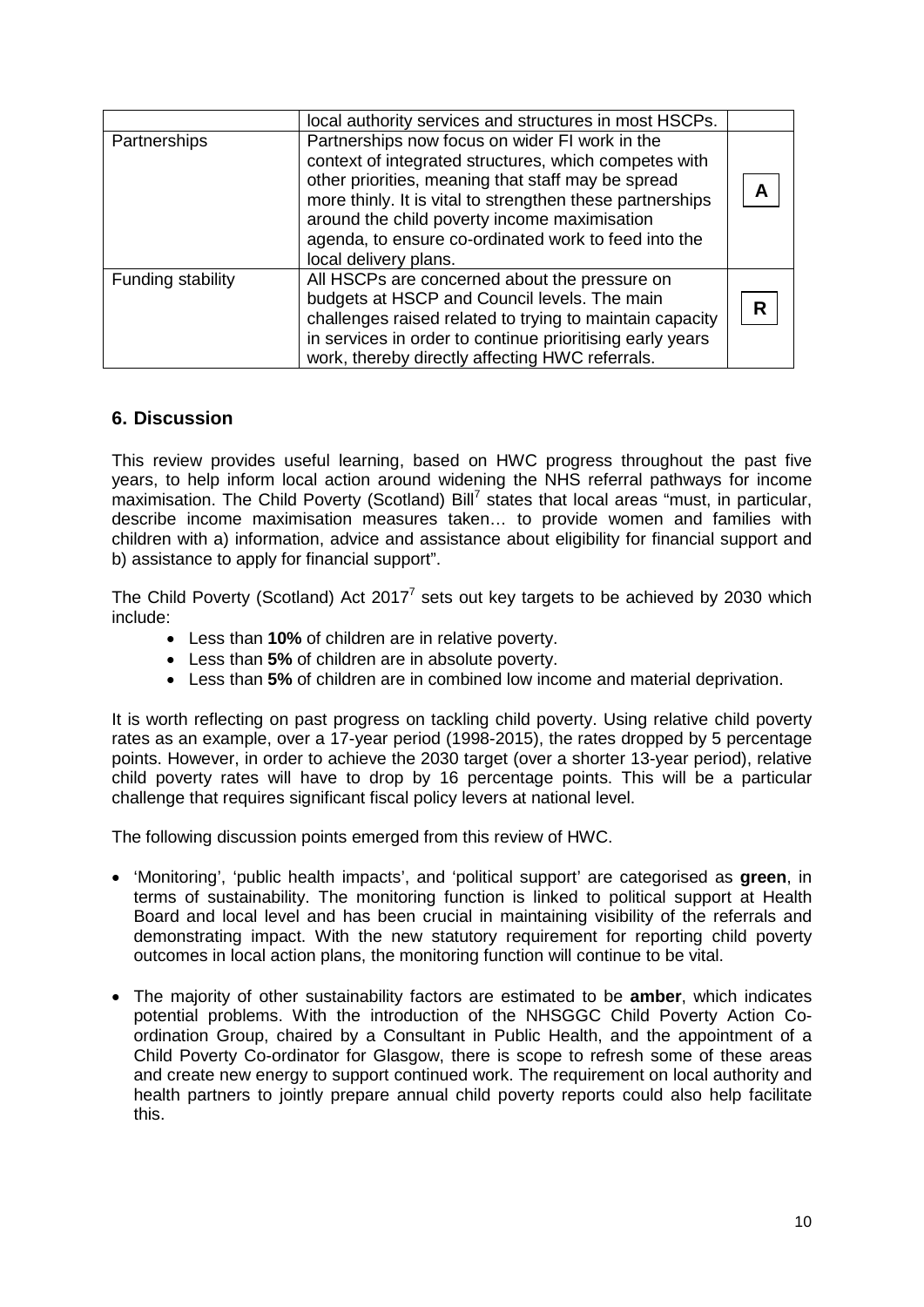- The main threat highlighted by interviewees is that of impending budget cuts which will have ongoing implications for supporting and developing the pathways. One HI lead reported that development work requires extensive capacity to ensure that HWC remains on the radar, as staff are constantly fire-fighting demands on them. In NHSGGC, these resourcing and capacity issues are important, not least in West Dunbartonshire, Inverclyde, and Glasgow City, which have the highest child poverty levels.
- In terms of 'strategic planning', the **amber** rating relates to the fact that while strategic groups are in place, the absence of a strategic steering group and central funding could potentially create the conditions for dilution of focus and a move towards localism. The strength and uniqueness of HWC was that it was a system-wide approach across NHSGGC. This review suggests the need for cohesive NHS policy and strategic planning around tackling child poverty. In this regard, it would be helpful if a national agenda around sustainability of income maximisation measures, with formal pathways, was promoted as part of the Child Poverty Delivery Plan.
- The only **red** traffic light is 'funding stability'. For nationwide rollout of HWC, consideration of appropriate funding will be crucial. It is to be welcomed that the Scottish Government has set aside £500,000 over two years to support the NHSGGC model of income maximisation across Scotland. However, it will be challenging to unpack this in terms of how it might help NHSGGC progress towards a '**green** traffic light' and meet the various requirements around development work, monitoring and all the other sustainability factors discussed in Table 3.
- The question arises as to whether cultures and structures make a difference. For example, in Glasgow City and Renfrewshire, since 2013 there have been structures in place to act as a vehicle for HWC ongoing referrals, i.e. the city-wide GAIN contract in Glasgow and the Tackling Poverty Commission in Renfrewshire. The Glasgow Child Poverty sub-group also supports the referral pathway. In East Dunbartonshire, links between health improvement and money advice were also historically well-developed and have remained in place. Other areas may have had more of a distance to travel to develop relationships post-HWC secure funding. With the expectation that local authority and health partners work together to produce annual local child poverty action reports to submit to the Scottish Government, the local co-ordination role will be crucial.
- The Children's Hospital achieved notable success. This approach could potentially inform other services, such as Mental Health, Homelessness, and Addictions, where pathways did not develop as successfully during the funded phase of the HWC project.

## **7. Conclusions**

The introduction of the Child Poverty (Scotland) Act into legislation<sup>1</sup>, and the statutory duty placed on local authorities and health boards to report annually on actions they are taking to contribute to reducing child poverty, provide renewed impetus to put mechanisms in place that can achieve this aim.

There is robust evidence from the Healthier, Wealthier Children income maximisation project that introducing referral and information pathways between early years health staff and money advice/welfare rights services is effective in identifying unmet need and ensuring that families can claim their entitlements<sup>6</sup>. This review of HWC provides additional evidence of the ongoing resources and commitment needed to ensure that the referral pathways are maintained and developed. It is hoped that learning from the review will be a useful resource to inform wider adoption of this model of income maximisation across Scotland.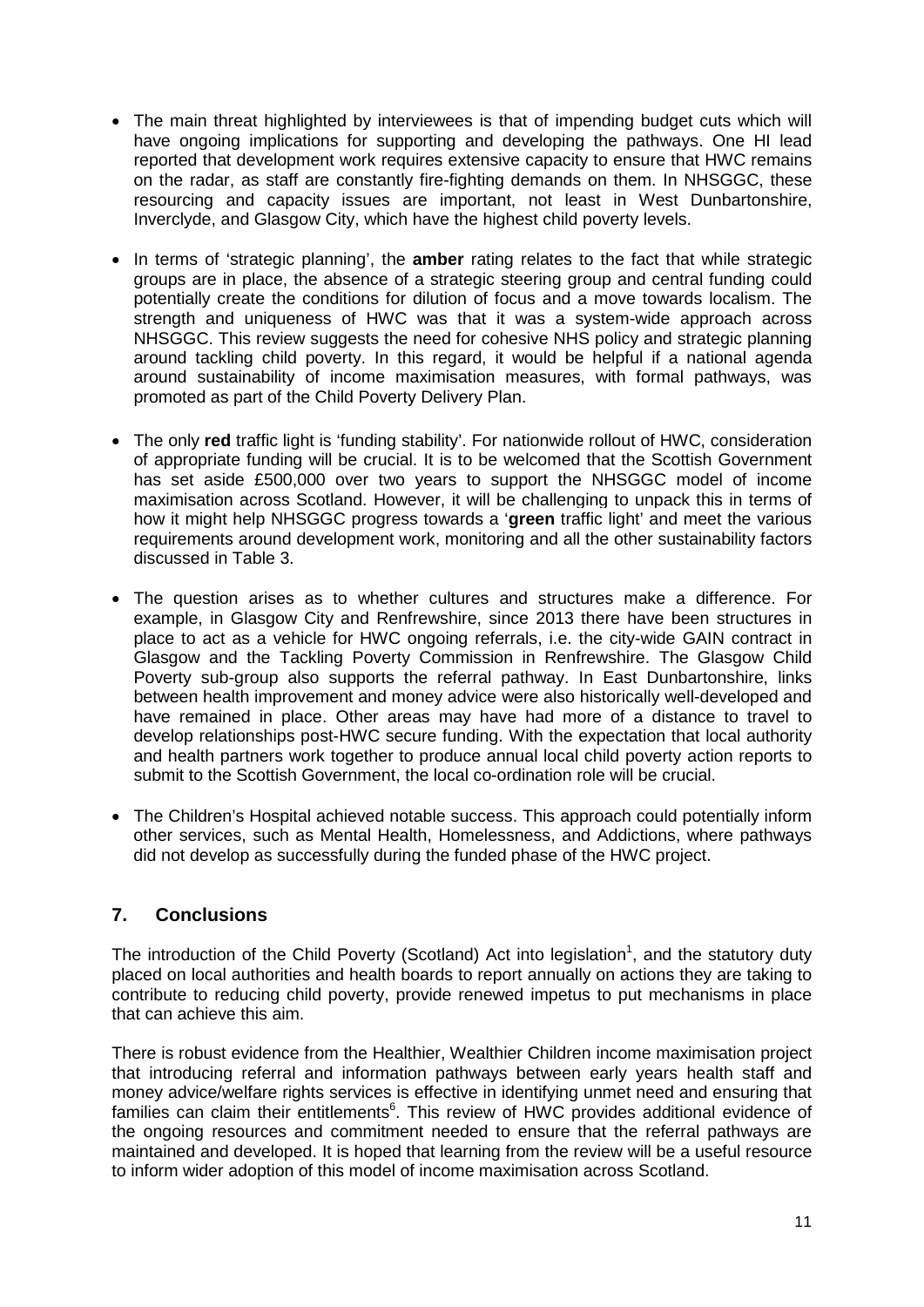## **References**

1. Scottish Parliament. *Child Poverty (Scotland) Act (2017)*.<http://www.legislation.gov.uk/asp/2017/6/contents/enacted>

2. Scottish Government. *Every child, every chance – The Tackling Child Poverty Delivery Plan 2018-22*. Edinburgh: Scottish Government; 2018. Available at:<http://www.gov.scot/Publications/2018/03/4093>

3. Scottish Government. *Poverty and Income Inequality in Scotland: 2015/16*. Edinburgh: Scottish Government; 2017. Available at:<http://www.gov.scot/Publications/2017/03/2213>

4. Aldridge H, Parekh A, MacInnes T, Kenway P. *Monitoring poverty and social exclusion*. York: Joseph Rowntree Foundation; 2011. Available at: <https://www.jrf.org.uk/report/monitoring-poverty-and-social-exclusion-2011>

5. End Child Poverty. *Poverty in your area 2016*. [http://www.endchildpoverty.org.uk/poverty](http://www.endchildpoverty.org.uk/poverty-in-your-area-2016/)[in-your-area-2016/](http://www.endchildpoverty.org.uk/poverty-in-your-area-2016/)

6. Naven L, Withington R, Egan J. *Maximising Opportunities: final evaluation report of the Healthier, Wealthier Children (HWC) project*. Glasgow: GCPH; 2012. Available at: [http://www.gcph.co.uk/publications/359\\_maximising\\_opportunities\\_final\\_evaluation\\_repor](http://www.gcph.co.uk/publications/359_maximising_opportunities_final_evaluation_report_of_the_hwc_project) [t\\_of\\_the\\_hwc\\_project](http://www.gcph.co.uk/publications/359_maximising_opportunities_final_evaluation_report_of_the_hwc_project)

7. Naven L, Egan J. Healthier, Wealthier Children: learning from an early intervention child poverty project. Glasgow: GCPH; 2013. Available at: http://www.gcph.co.uk/publications/457 healthier\_wealthier\_children\_phase\_two\_evaluat [ion](http://www.gcph.co.uk/publications/457_healthier_wealthier_children_phase_two_evaluation)

8. Schell SF, Luke DA, Schooley MW, Elliott MB, Herbers SH, Mueller NB, Bunger AC. Public health program capacity for sustainability: a new framework. *Implementation Science* 2013;8:15. Available

at: <https://implementationscience.biomedcentral.com/articles/10.1186/1748-5908-8-15>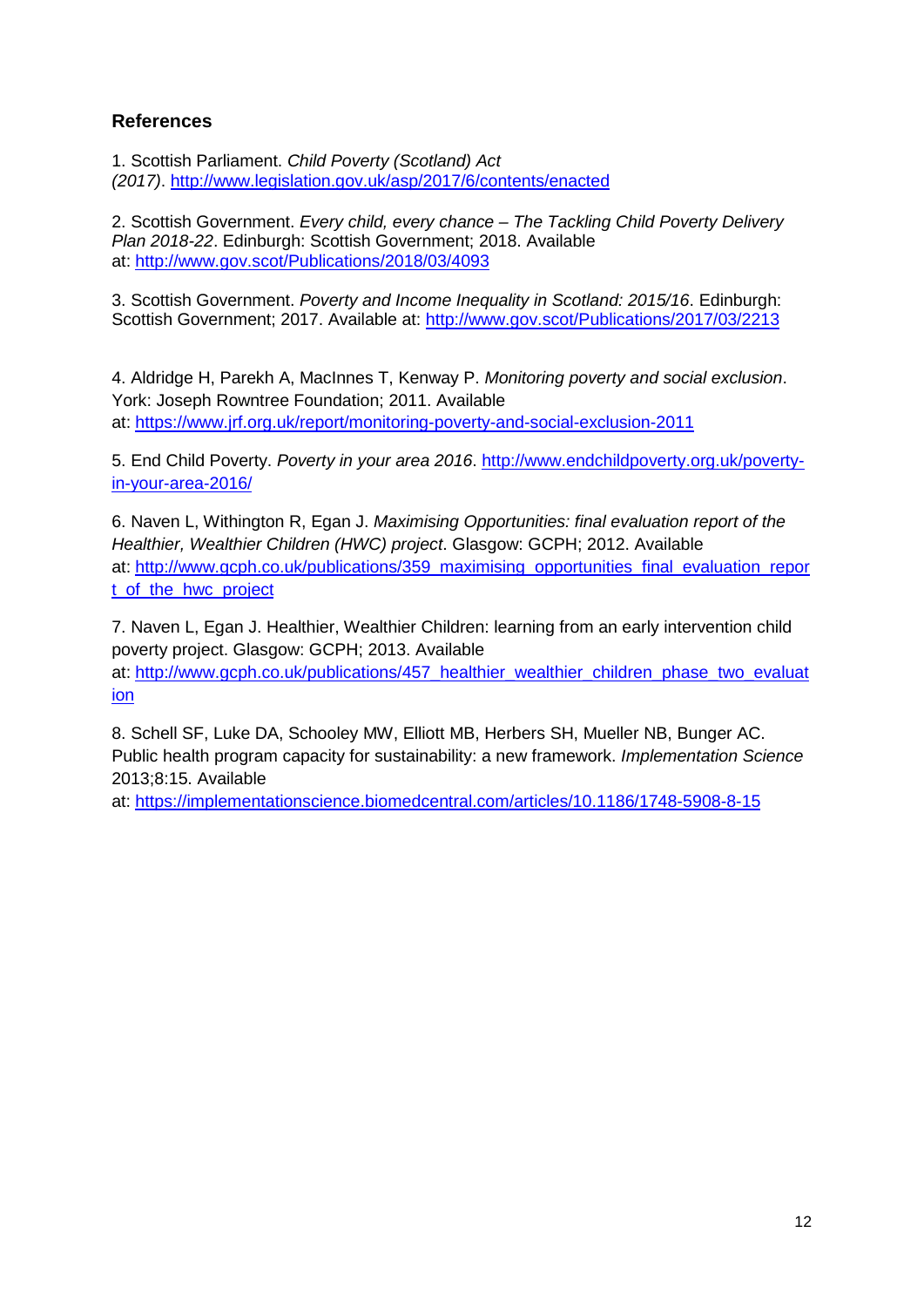# **Appendix**

## **Healthier, Wealthier Children (HWC) project update questionnaire**

**Q1. Please tell us about yourself:** Name Job title Health and Social Care Partnership

**Q2. Are you the lead person for financial inclusion (FI) in your HSCP?** Yes No

If No, can you provide contact details of the lead person

## **Q3. Can you briefly describe the key FI priorities within your HSCP?**

**Q4. If the HWC project is part of local FI priorities, can you provide details of any HSCP support work and HWC money advice work carried out between 2013 and 2017?**

## *If HWC is not a FI priority, please answer questions 7, 9 and 10A.*

| <b>YEAR</b>          | <b>HWC: staff role and</b><br>functions | Length/period of<br>involvement<br>(months?) | Input $-$<br>1 session = $0.5$ days<br>10 sessions = $5$ days |
|----------------------|-----------------------------------------|----------------------------------------------|---------------------------------------------------------------|
| Apr 2013 - Mar 2014  |                                         |                                              |                                                               |
| Apr 2014 - Mar 2015  |                                         |                                              |                                                               |
| Apr 2015 - Mar 2016  |                                         |                                              |                                                               |
| Apr 2016 - Mar 2017  |                                         |                                              |                                                               |
| Apr $2017 - to date$ |                                         |                                              |                                                               |

## **Prompts:**

*How have these roles been funded?*

- (a) Recurring core funding
- (b) Health funding
- (c) Local authority funding
- (d) Combination of Health and LA